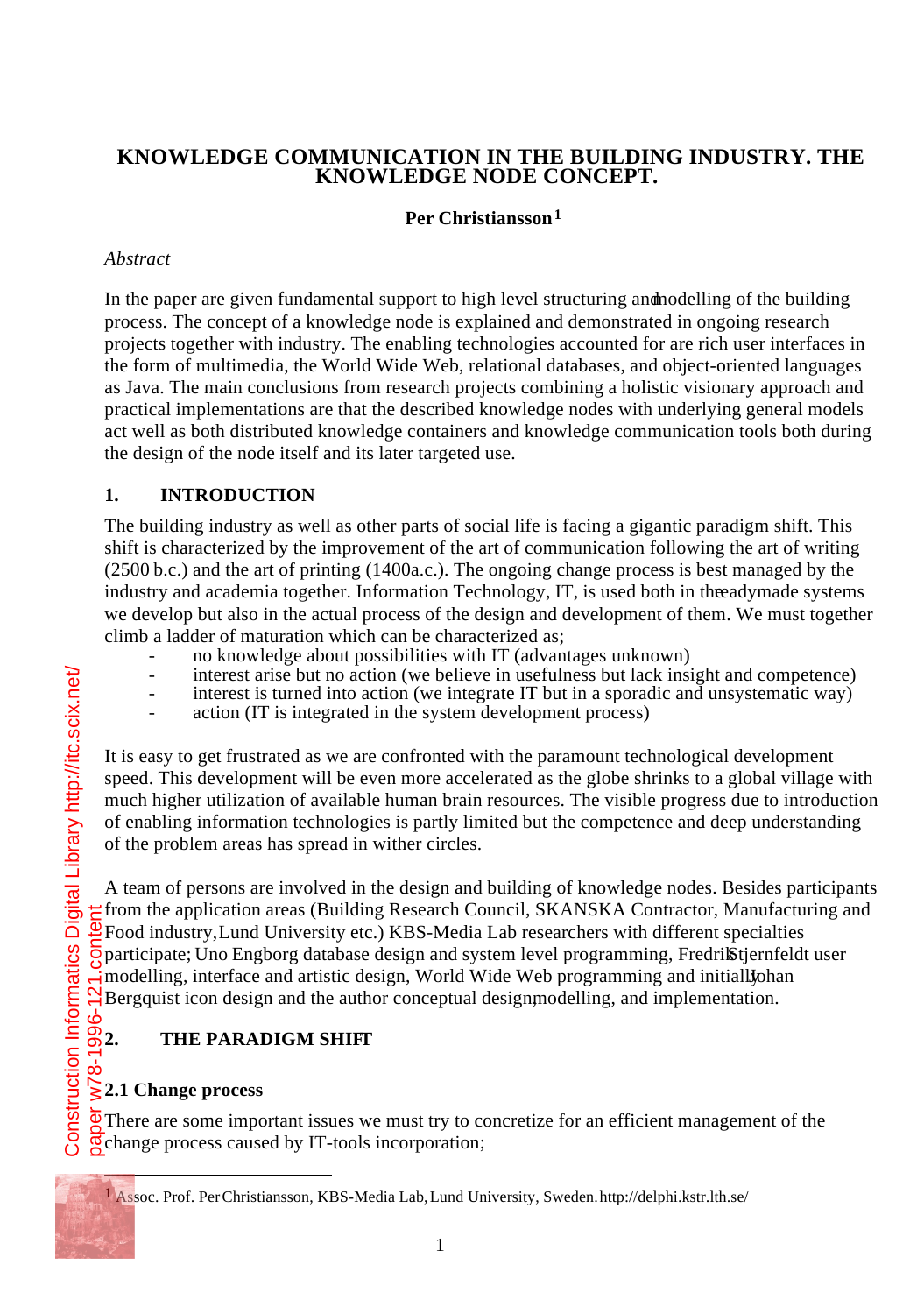- how is collaboration and synergism between different humans (competencies) enhanced?
- how is knowledge spread and filtered in the global network?
- how can we demonstrate and capture new features caused by IT introduction?
- how can we increase consciousness about and change attitudes to IT benefits ?
- how can we structure and handle globally spread computer stored knowledge?
- how can we contribute and take advantage of multimedia interfaces to computer stored knowledge?
- how will we trade knowledge in future?
- how will we integrate the input from billions of environment sensors which will be connected to the Internet?

We believe that it is important to integrate a visionary thinking with practical development to get a well perceived introduction of IT-tools both in industry and research. Implementation topics and global experience collection and evaluation are now of central importance if we shall at all be able to give constructive input when building and using specific IT-tools. Of course we also analyse the past during the ongoing change process. But above all we are all engaged in the design of new artifacts with which we are not yet familiar.

Today we are assembling complex systems with high demands on the competencies of involved people. The systems are to a much lesser degree than before dependent on material manufacturing processes than software engineering. In the Oracle Report  $1, 1996$  we find figure 1 as a practical example and consequence of the ongoing paradigm shift and new business strategies.



*Figure 1 The business strategy for a Swedish software consulting companyCapProgramator.* **From Oracle Rapportnr 1, 1996.** 

#### **2.2 Knowledge communication**

In the so called Dynamic Knowledge Net (Christiansson, 1993) persons and computer stored knowledge is dynamically connected in ever changing patterns. Groups of peoples can meet other groups in different electronic meeting rooms divided by wall screens. Medical doctors can examine an ear of a patient at another hospital where no specialists are available. At the same time the student doctors effectively learn new skills by virtually participating in telepresence medical ear examination.

A more consistent computer stored knowledge mass will gradually develop on a global scale, where artificial constraints which today may stop knowledge communication (e.g. due to the absence of proper books and poor information infrastructures) will degrade. In the same way as material production has been and will continue to be more efficient the same thing will happen in the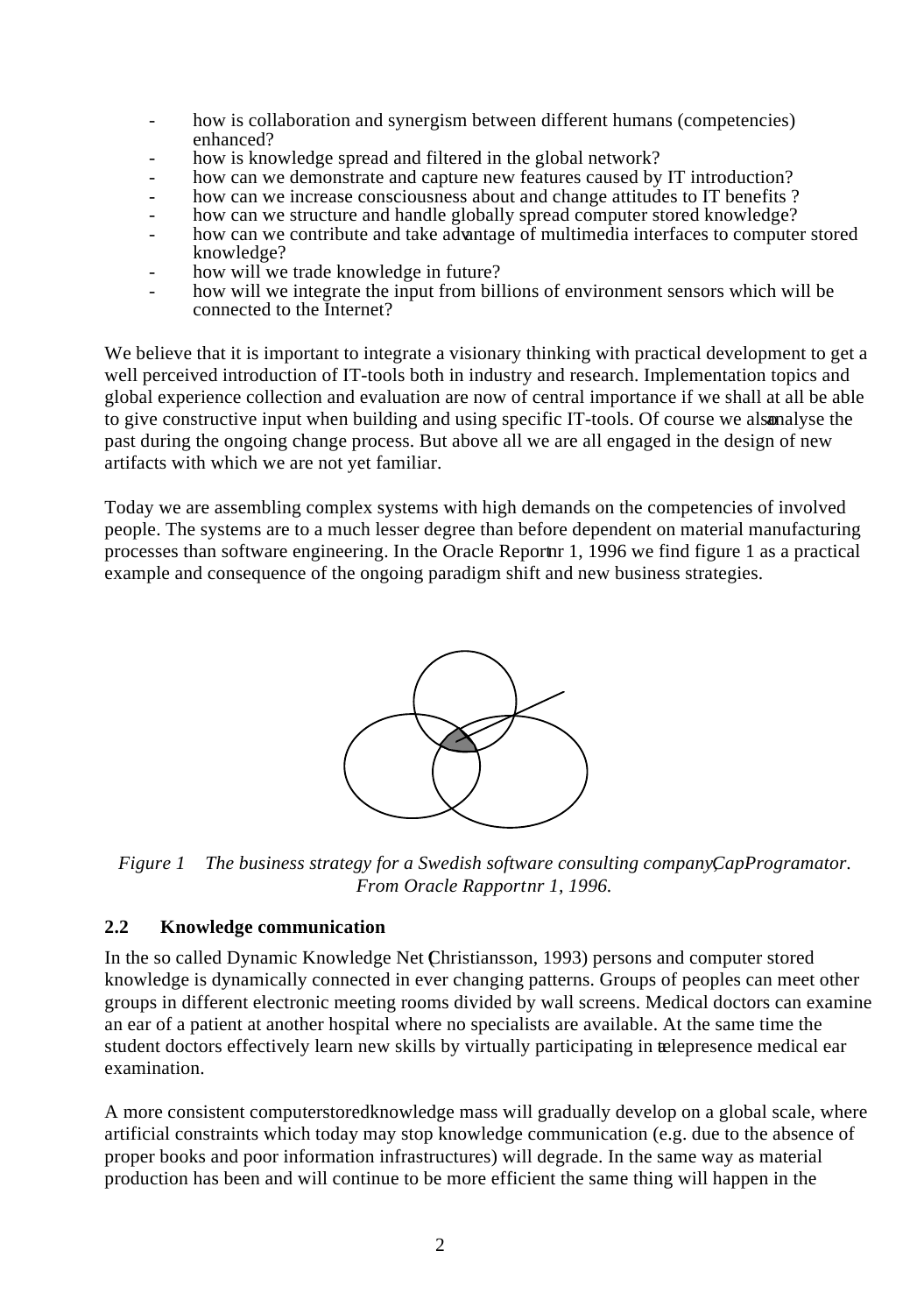evolving knowledge industry. That is we will get more free time. In the good scenario this liberation of human resources will lead to several things

- a higher *acceptance* and utilization of peoples different innate and acquired skills and competencies,
- a much *richer* and broadband non-human stored knowledge (a wider interpretation of what is high quality knowledge e.g. a bank of failures and 'bad' taste art),
- higher focus on *acquiring skills how to learn* and assimilate new knowledge.

#### **2.3 Knowledge trading and quality marking**

The emerging knowledge industry possesses some new properties due to the growing number of globally connected computers. The border between sellable and free (paid through common fees as taxes) will be shifted. New exclusive knowledge items will be retailed, filtered, and packaged for a wider audience than today. The knowledge stored in persons head will though be as valuable as today. Knowledge about how we learn to learn will be even more important to package when schools and universities get more virtual and suited for space independent personal life long learning.



*Figure 2 We are striving towards knowledge welfare compared to material welfare.*

The net based payment method will soon be enough safe to permit secure transactions over the Internet. One service that will grow is that offered by knowledge brokers. Many persons will by pure interest and other reasons (honor, barter, appreciation) give away what they believe is important knowledge. We can already today find a lot of frequently asked questions, FAQ, lists and diversified collections of different persons more or less useful knowledge. Persons or agents can be asked to search and filter information with a cost for the service provided. In such a rich and graspable information space it is of great importance that we can judge the quality of the knowledge or get help from persons with documented good judgment.

We will see more of the type of service that the Networked Computer Science Technical Reports Library, NCSTRL, offers. This "is an international collection of computer science technical reports from CS departments and industrial and government research laboratories, made available for non-commercial and educational use. The NCSTRL collection is distributed among a set of interoperating servers operated by participating institutions." (NCSTRL, 1996).

Other type of products will be knowledge packages in the form of objects containing e.g. user models templates or search agents.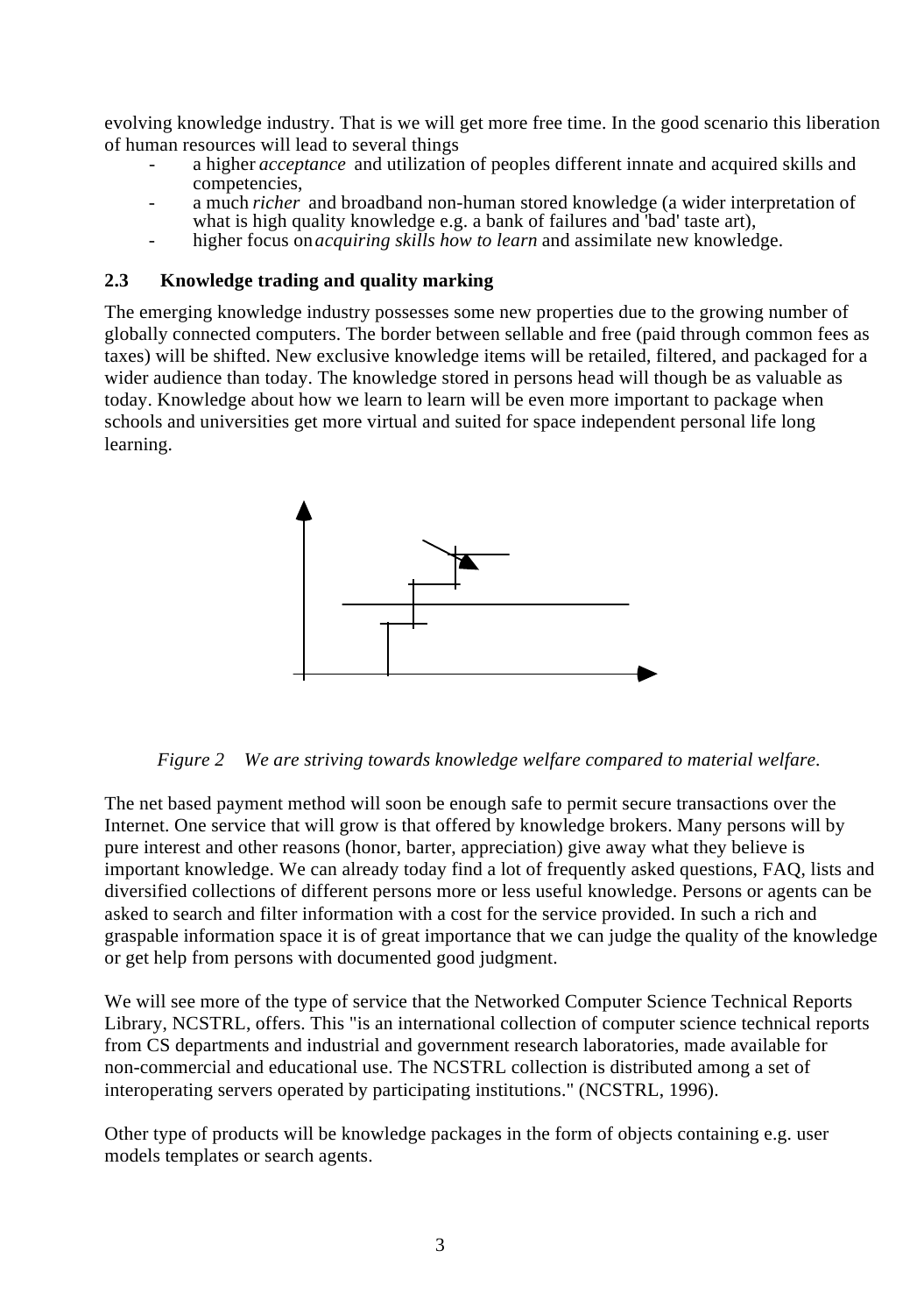## **3. THE KNOWLEDGE NODE CONCEPT?**

#### **3.1 What is a knowledge node?**

A Knowledge Node is not an expression that you find in Merriam Webster's dictionary. It is merely a collective term for a new artifact that we are designing.

A knowledge node with our definition is a virtual artifact which

- gives access to distributed computer stored knowledge
- provide a communication surface between people

Certain characteristics are provided by the knowledge node

- adapted multimedia interfaces to the users,
- high accessibility and security,
- space independent access.
- real-time to time independent personal communication support with common computerized work spaces
- a container to the final system under development and a living common distributed working area, which later can be used for system maintenance.

A node is usually referred to as a point. In this case the knowledge node can be seen as a connecting point in the DKN. One to several persons who belong to different knowledge domains, se figure 3, can access it independent of space and time. The application information do not have to flow through the node but it could be just agents controlling the access to connected knowledge containers.

The company knowledge node, as in our 'Coocom2' project, may contain company policies and strategies, experience collection mechanism, employee feedback and a public relation connectivity with product information etc., or as in the SERFIN project technical maintenance experiences, and in MERKURIUS University knowledge directed towards small and middle-sized companies.

The Oracle Corp. has a Corporate Repository which is a kind of company knowledge node. This a container for all sorts of product and company information. The information is stored in different formats and can be reached via the WWW in anIntranet solution.

The access restrictions to a knowledge node are dependent on (se also figure 8)

- knowledge domain; personal, project/company, global,
- internal or external (public access),
- firewall restrictions including access costs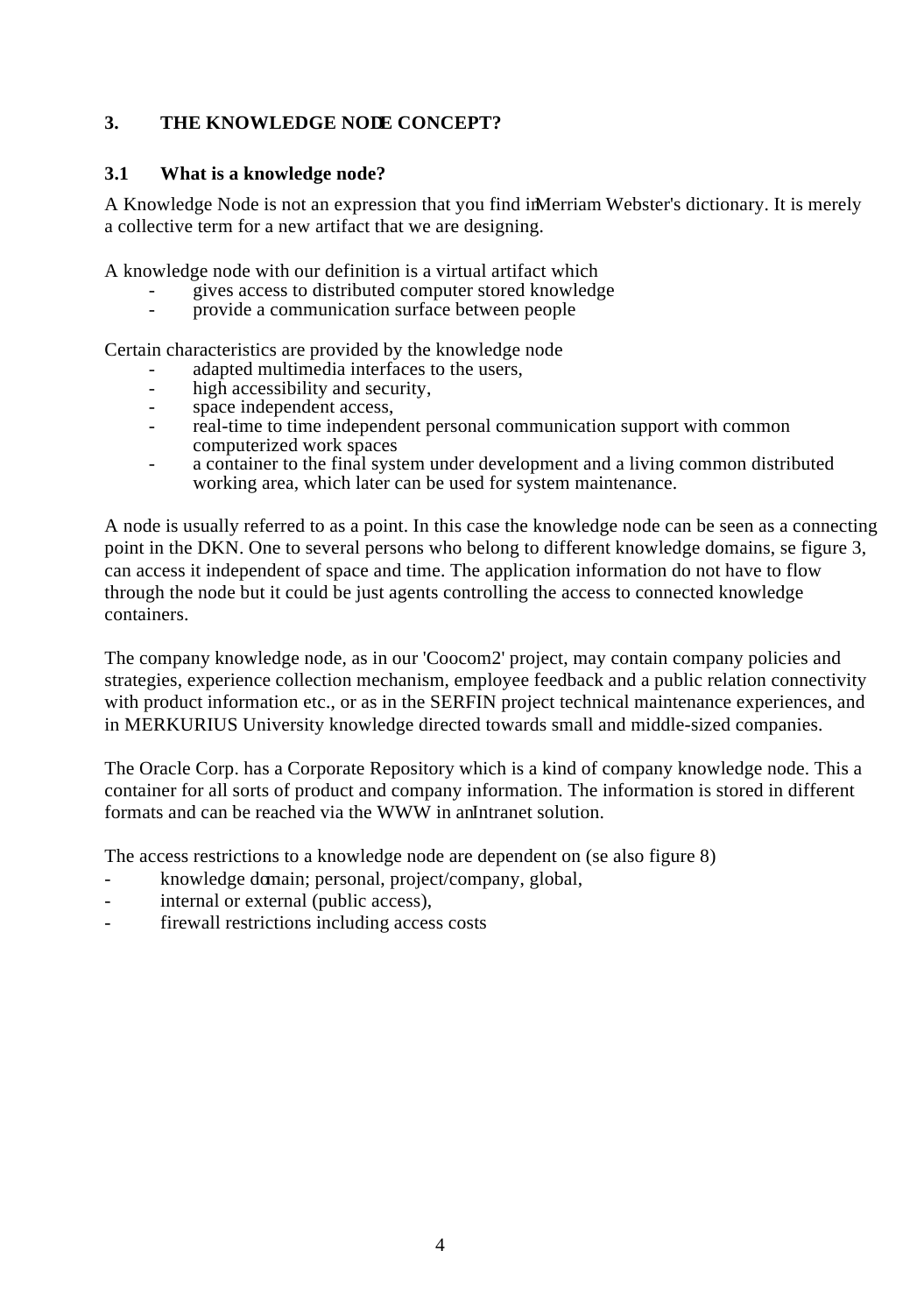

©Per Christiansson, 1996

*Figure 3 The Knowledge Node can be regarded as ameta knowledge container and access control mechanism.*

#### **3.2 Using a knowledge node**

During the design and development phase of the SWEBU Knowledge Node, Swedish Building Research on the World Wide Web, the system gradually evolves in participation with the users. A special Working Area (Arbetsyta) is designated to support collaboration over the Word Wide Web. This area will after the system is put in use be transformed to a maintenance area .

The Working Area, WA, is always accessible from any WWW-client (providing you are project participant). It has three different sub areas, se figure 5.

- **Reports**
- Meeting Notes
- Note Board

Under Reports each project participant have access to a working report which he/she also can update. This is done without leaving the present page in the WWW client. When a part of the report is edited it is not available to the other participants.

The Meeting Notes are updated directly after a scheduled project group meeting and contains meeting notes and figures. In this way each project participant can independent of computer platform, space and time access the meeting notes.

The Note Board is used to make propositions available for comments at any time point. It is has often been used in different projects to put forward design proposals e.g. alternative user interfaces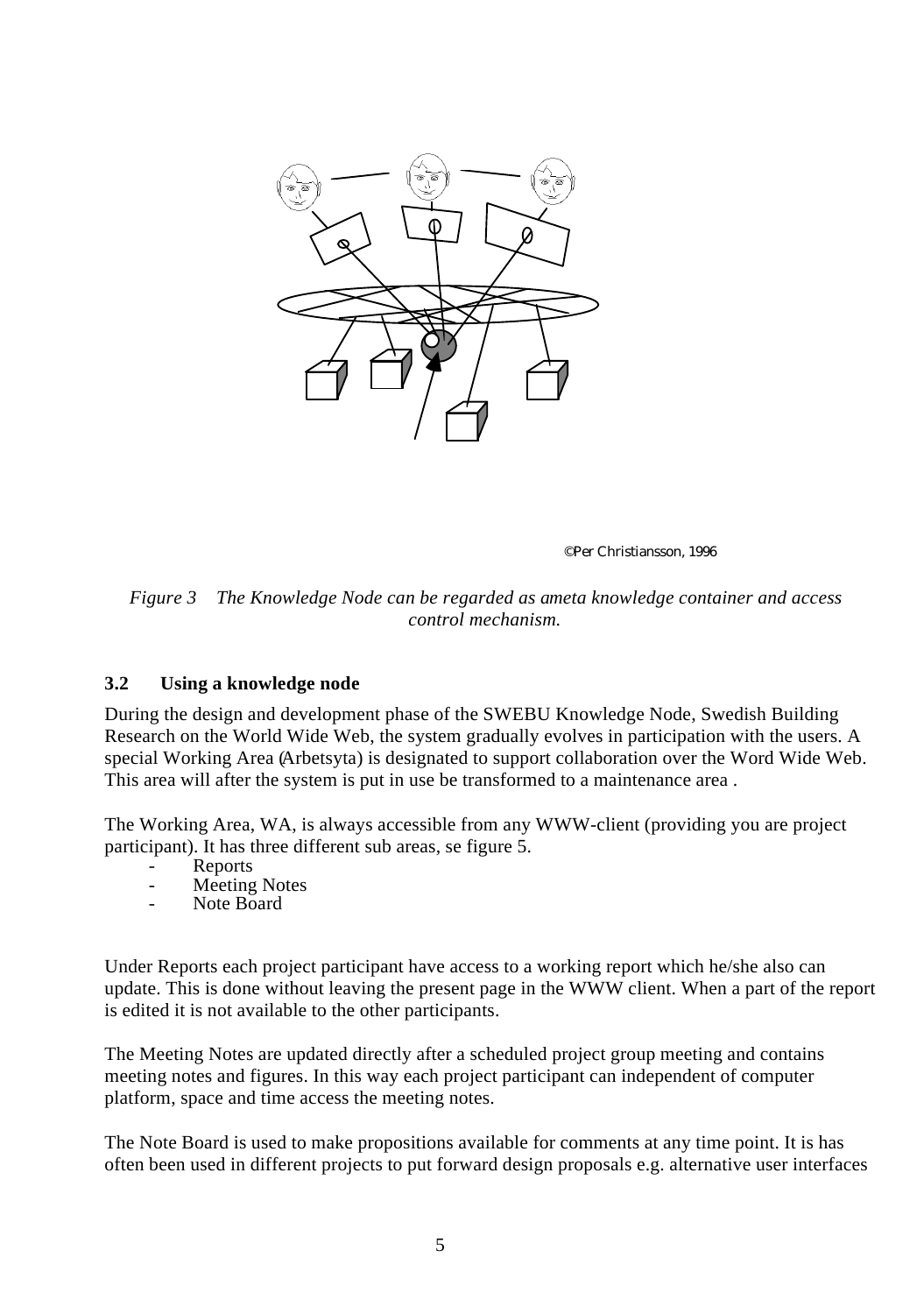and data models (tables in a relational database). An FTP image transfer service is also available here.

Clicking at the Communication icon (the semaphoring person) activates a communication window where you can choose between personal or group email, get information about project participants, and how to connect to the video conference server and even establish a group telephone call.



*Figure 4 Entrance from the World Wide Web to the SWEBU system demonstrator ('System') and working areas ('Arbetsyta').*

## **4. THE SCALING PROBLEM**

As we leave the small scale domain (sometimes referred to as the toy problem domain) and scale up a single-user rather isolated system we run into different problems, see figure 6.

In addition to the overview in figure 6 we also meet other problems to tackle; simultaneous user access to distributed knowledge, hardware platform dependencies, knowledge domain concurrences, security issues, knowledge ownership, and integration of knowledge representations.

Our own experiences going from one user systems with multimedia interfaces to underlying facts bases are positive. We can use the 1st generation of the DKN namely the World Wide Web to house the same functionality as in the one user systems. Some of the more important findings are

- WWW is a natural base tohouse connected knowledge and enhance communication in real to delayed time (knowledge node),
- security issues is harder to handle (firewall functionality, Intranet isolation),
- cross knowledge *domain linkage* important vocabularies-proximity-synonyms, high level common concepts, abstraction hierarchies and meta knowledge classification,
- *user model* specifications needed language, search/navigation/association styles, interests, competencies,
- *storage* needs is not a great problem,
- search and navigation *feedback* from systems is crucial relevance, completeness, threshholding, index mechanisms,
- *filtering and quality marking* mechanisms needed,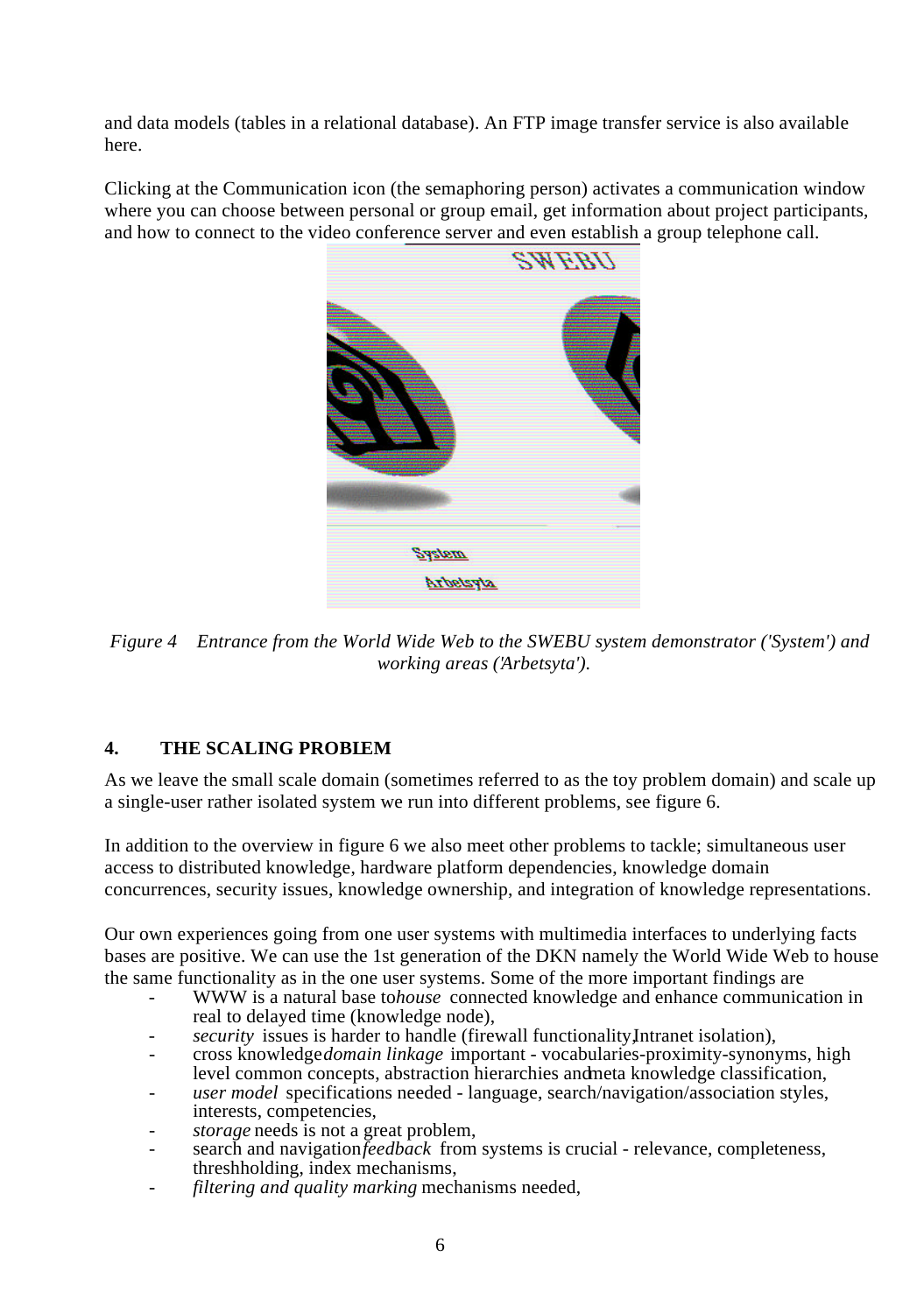- make a distinction between *network standardized accessible* (direct) and specialized agent controlled (indirect) access,
- *general models needed* to describe global knowledge for constraints on knowledge topological and flow (trading, ownership etc.). (See '6. Supporting General Models')



*Figure 5 When the user click at Work Area (Arbetsyta) in figure 4 he/she enters the project WWW-based Work Area.*



*Figure 6 As we scale up our 10 year old one-user systems to globally accessible systems we encounter a row of scale effects.*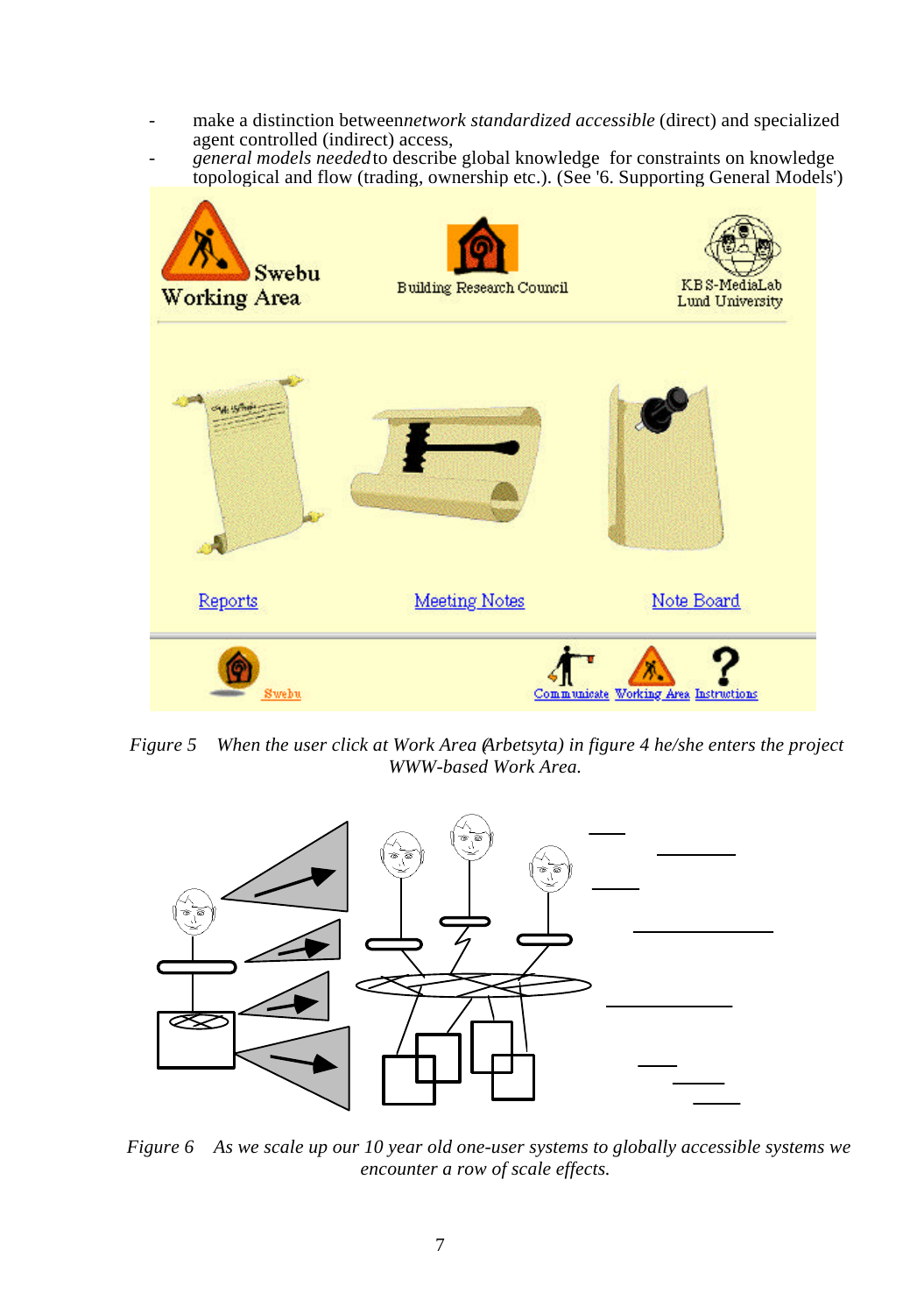#### **5. DEMONSTRATOR METHOD**

The demonstrator method (incremental prototyping) supports the development of system interfaces and knowledge structures which support specific application areas. This is a very important fact and often disregarded in conventional system development where a requirements list/specification is handed over to the system developers (and eventually carefully studied). Now a continuos evaluation and appraisal can be properly done

During new IT-tools and artifacts development it will be *ery hard* to grasp ideas put forward if they are not visualized and exemplified in a demonstrator environment together with the end users of the systems (continuos appraisal). We use the demonstrator concept to capture, communicate, evaluate and implement new (creative) ideas continuously in a dialectic process with the end users of the system.



*Figure 7 The first stages of a demonstrator can be totally designed and developed in a hypermedia environment before it is upscaled*

The system design can be divided into for stages; problem specification (application description synopsis etc.), conceptual modelling (results in a conceptual model - storyboard, flow diagrams, entity-relation diagrams etc.), datamodelling (gives database schemes, hypertext linkage, decision trees, rules, etc.) and implementation (building the real system). In the demonstrator method these models are continuously updated and of course not at all independent.

## **6. SUPPORTING GENERAL MODELS**

During the design of a knowledge node adequate models have to be defined on high abstraction levels to provide a skeleton for understanding, discussion of and linkage to other systems.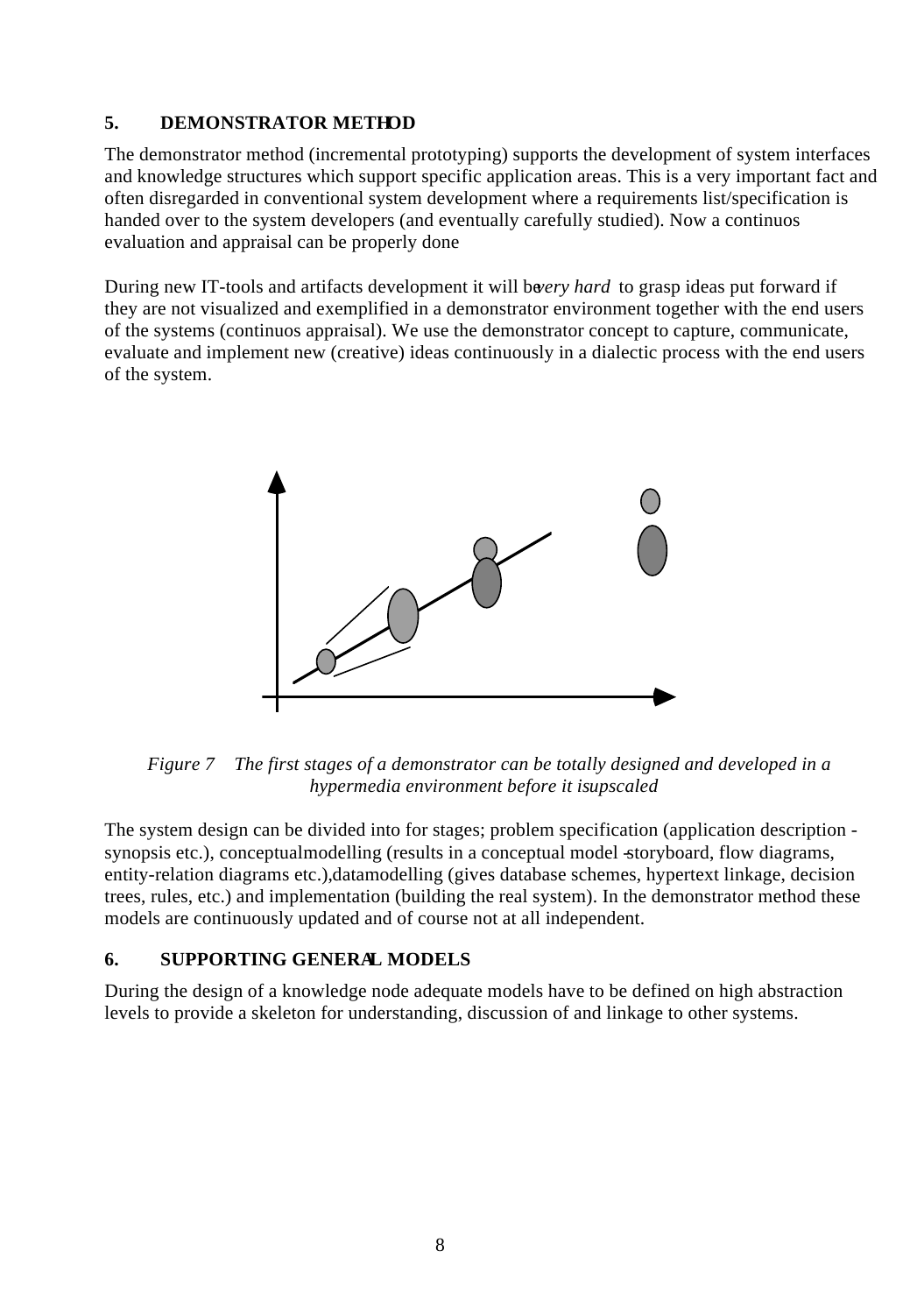

*Figure 8 The relation between internalized and externalized knowledge for the personal, project, and global levels, from (Christiansson, 1995)*

We need general models to better perceive the work and organizational changes due to ongoing paradigm shift. In (Christiansson, 1995) the following top level *models* are formulated; *Context* which contains the *Application*, *User* and *IT*-models with *product* (function, form, content) and *process* facets (objective behaviour over time). The context may be e.g. system design and development or use of the system.

## **7. SYSTEM STRUCTURE**

For the free text search mechanisms we use a standard index search machine from Excite (http://www.excsite.com). More similar packages are available e.g. Personal-, Village- olntranet-Altavista (http://www.altavista.digital.com) and also automatic personal WWW-index making agents from Hitachi Corp (http://www.zoosoft.com/zooworks/) .

The knowledge augmentation and storage are done near the sources by security and administrative reasons. Guide lines are available for how knowledge shall be locally stored (as HTML, database tables, applets, etc.) to be searchable through the knowledge node. A vocabulary is attached and incremented to minimize semantic ambiguity when communicating with the knowledge base.

The hardware platform used is SUNSparc for the bigger systems and also Apple Macintosh for initial system design.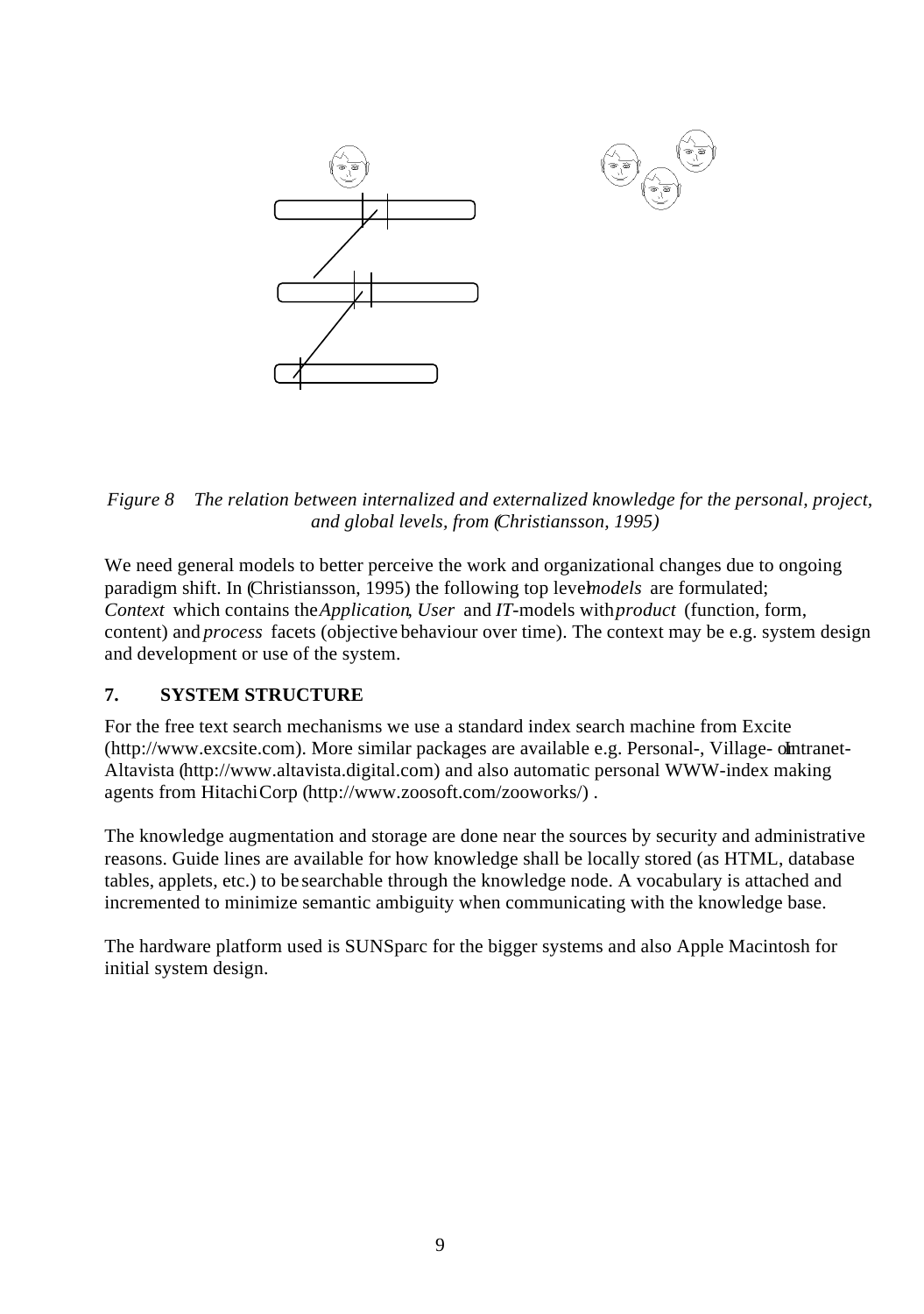

*Figure 9 Logical build-up of the SWEBU system. (Christiansson, 1996).*



*Figure 10 During search in the distributed knowledge space the user can alternate between topdown search in a tree structure and bottom-up in a free text mode.*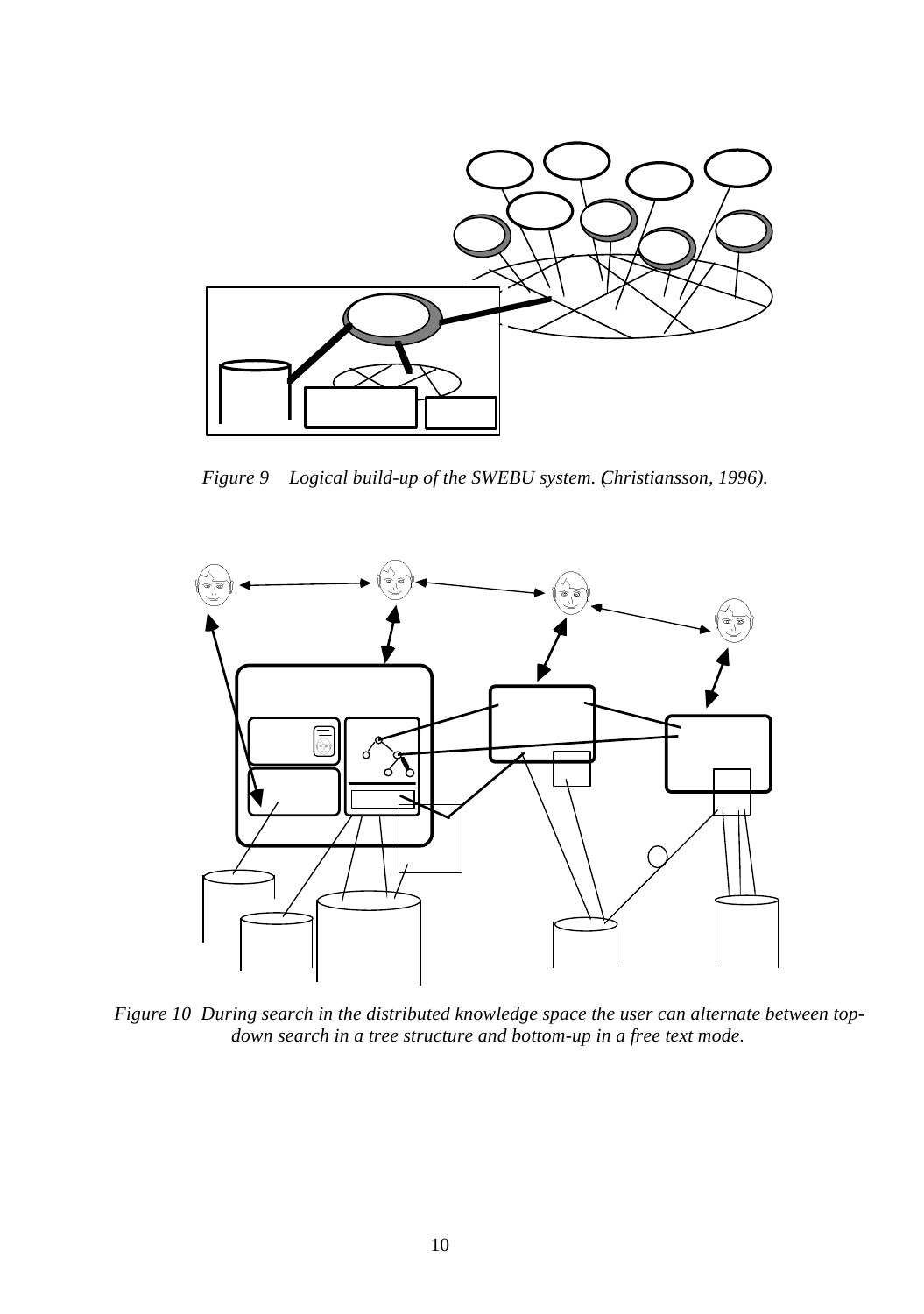## **8. USER MODELS**

#### **8.1 User product model**

The users are classified according to their work tasks and responsibilities. We also introduced the level of user experience and interest in the selected domain when we build a personal agent to help the user search and navigate the Internet, (Lagerstedt, et.al., 1996). This agent has a long term (neural net) and a short term (rule based) memory.

The interest for how intelligent agents can be designed is growing. Newly an international organization has been founded which aims at structuring and standardizing modules to build intelligent systems, FIPA, Foundation Intelligent Physical Agents.

## **8.2 User process model**

The computer stored context model influences our expectations when we use the knowledge node. It makes a task seem easy or difficult, enjoyable, challenging etc. We associate and compare with in our brain stored patterns which should somehow be in harmony with the computer stored knowledge and the persons we interact (communicate) with. Virtual Reality, VR, may increase the presence feeling and user participation and new tools will be invented.

The search and navigation process as well as knowledge augmentation and system maintenance has been touched upon above. The user must be helped in the process of getting hints about changed state of interest in the knowledge node. This can be done manually through the communication area or automatically by an agent doing pre evaluation of incoming information according to the users specifications.



*Figure 11 Depending on how formalized the knowledge is we search in different ways. An unformalized search can of course be done in a formalized knowledge structure (just regard it as un-formalized).*

The collaborative work aspects are taken into account in the working area. Communication can be done in real time over the Internet (with video support) or in a delayed fashion with a conference mechanism (NEWS -server) or directed email. Work can be done on common documents. See also "3.2 Using a knowledge node." We also designed a low cost distributed virtual reality server (on PC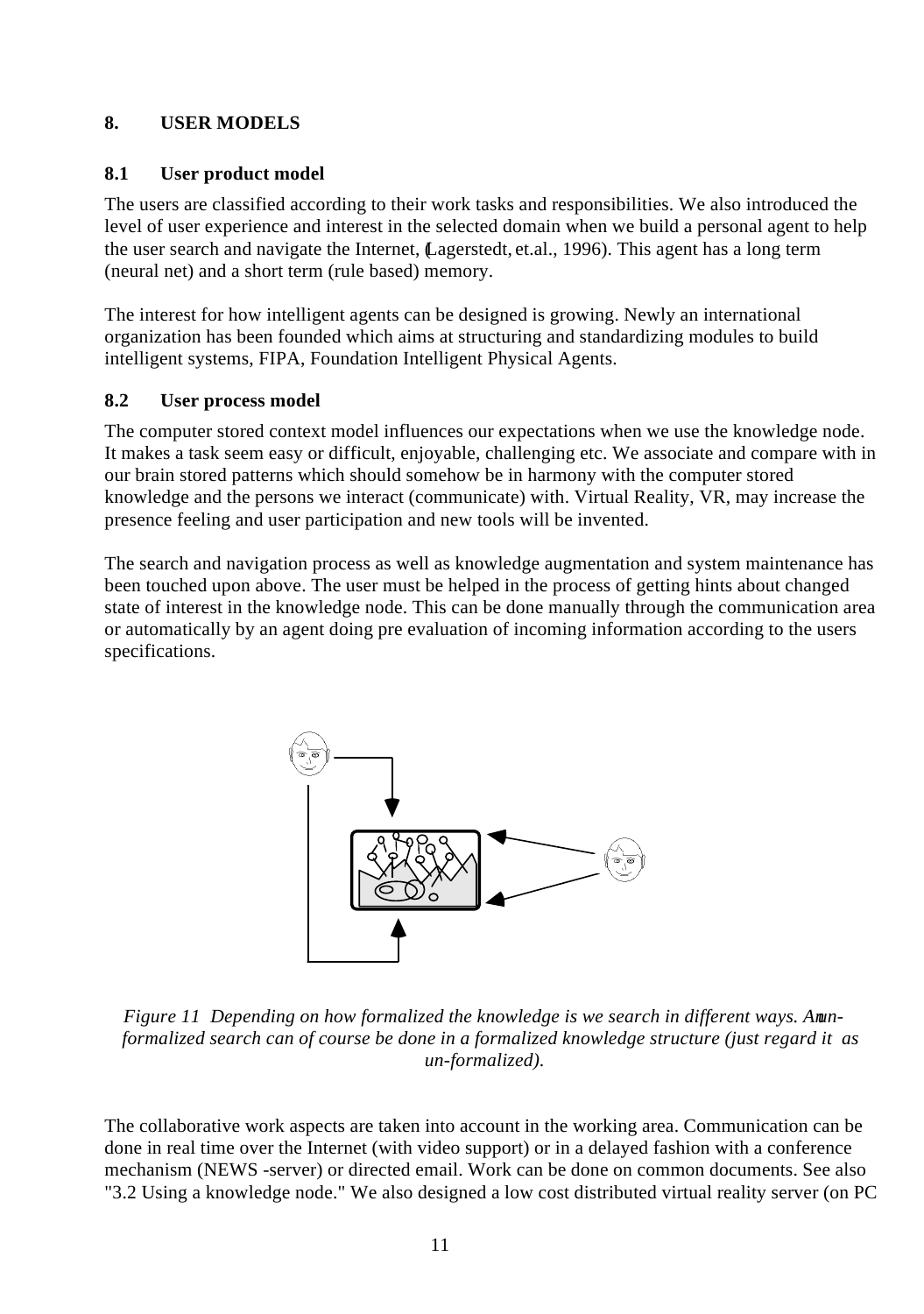platform) where two persons can work on the same 3D-model and annotate it. Each person is also visible (if present) as an artifact in the 3D-model to make it easier to collaborate, L(indeman, 1996).

## **9. KNOWLEDGE REPRESENTATION**



*Figure 12 For the big knowledge nodes we use an Oracle database as facts base. The Oracle Web agent also generates some of the HTML code.*

Seamless communication with the database is accomplished by a Web agent. Besides the application knowledge stored in the database it also contains routines to generate HTML (Hypertext Markup Language) pages and to those attached SQL statements. One of the frames (in Netscape terminology) of the HTML page contains direct channels to the underlying Oracle database.

As we construct big global knowledge bases the abstraction hierarchies will be further developed in the DKN as well as the knowledge base learning mechanisms. The work initiated by Douglas enat in the Cyc-project (from the wordenCYClopedia) follows a top-down approach to formalize knowledge as facts, logical rules, and heuristics for reasoning about the objects and events of everyday life, (Cycorp, 1995). A complementary direction is a more un-formalized and subsymbolic neural network oriented approach e.g. as in the work on Cog ( a set of sensors and actuators which tries to approximate the sensory and motor dynamics of a human body) lead by Rodney Brooks at AI-Lab MIT, (COG, 1996).

We use a mix of overlapping knowledge representations depending on content and how the knowledge is generated. Imagine also what will happen when we implement thousands of TCP/IPconnections to more or less intelligent artifacts in our homes and work environments (mobile phone, electricity meter, moisture sensors, etc.). The demands on the Dynamic Knowledge Net increases!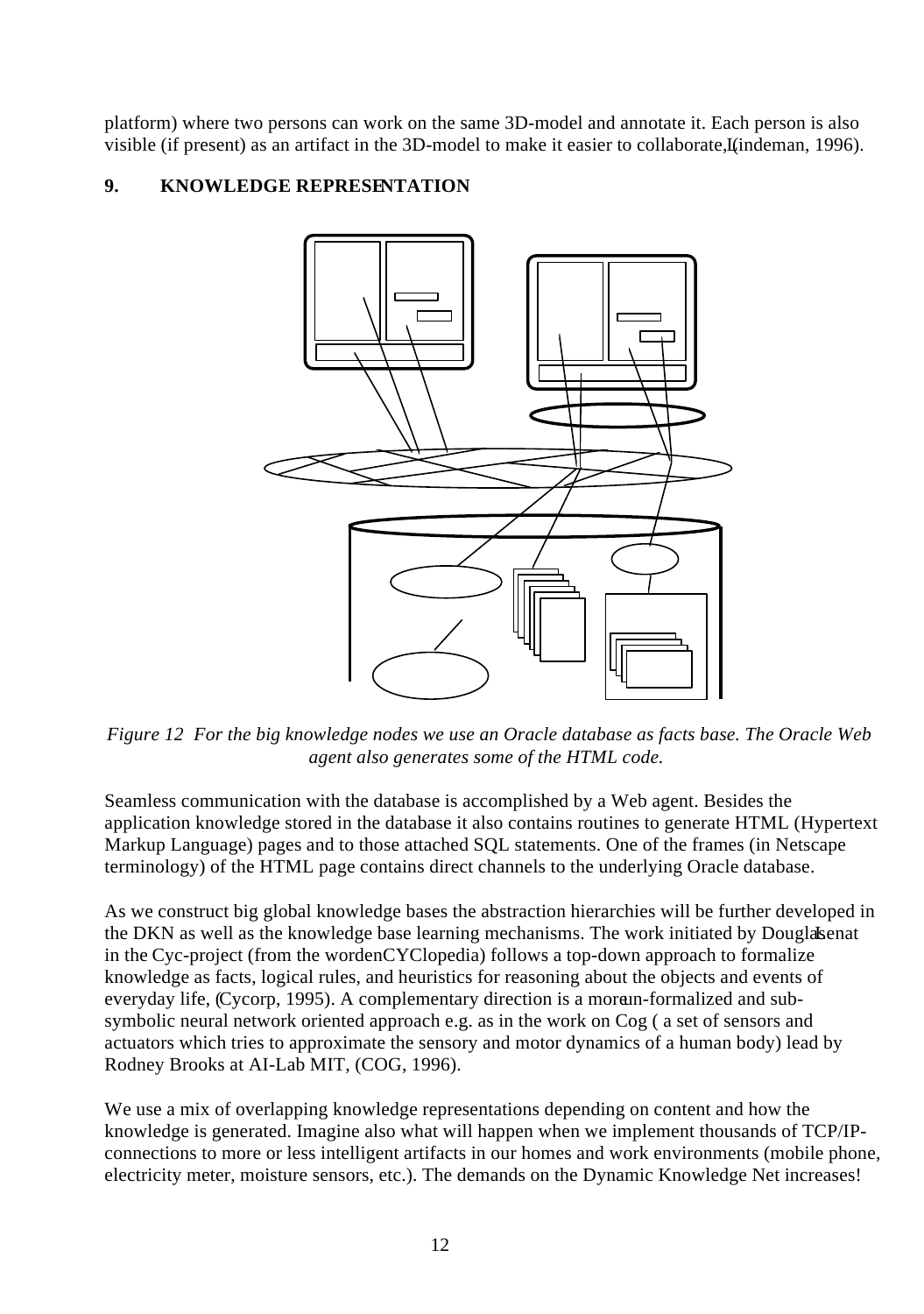The first steps towards a secure object handling in the DKN has been taken with the introduction of Java applets. Though "downloading Javaapplets over the Internet to a remote client is just as slow as downloading a GIF image; for executables over 30 or 40 kilobytes, it can be painful.", comments from (Jernigan R, 1996). (Rayme R., 1996) talks about a Network centered world versus a desktop centered (with Java applets). The capacity problems are due to infancy of a global operating networked system and will lead to further definition of virtual client computers and secure object handling and storage.

Efforts are underway to define a generic SQL database access framework to control database access via DBMS-independent Java applications, JBDC, Java Database Connectivity, (Hamilton and Cattell, 1996).

Finally the COSMO development should be mentioned which is an amalgamation of HTML, VRML and JAVA. COSMO enables the creation of cross-platform 3D world with interactive multimedia interfaces. According to (Beazley and Chapman, 1996) VRML, Virtual Reality Modeling Language, which is based on the Open Inventor modeling language from Silicon Graphics, already is becoming a de facto standard for transporting 3D models on the World Wide Web. It can be regarded as a 3D version of the HTML. Models can have different levels of detail and be animated

## **10. CONCLUSIONS**

The paper in its first part puts the work in a long term context followed by more practical issues concerning implementation and experiences. The main conclusions of the work on designing, building, and using knowledge nodes are;

- the underlying models increases our understanding of how to design future knowledge nodes and concretize our visions,
- the collaborative work between different competencis is easier and more effective with always accessible and augmentable background knowledge,
- it is feasible to handle complex distributed knowledge in a networked environment,
- multimedia properties can be hosted in the WWW-environment though with high demands on optimizing response times,
- scaling problems are possible to handle but complex,
- **-** incremental prototyping in a demonstrator has through the years proved to be an efficient method to create, communicate and implement ideas
- the knowledge nodes we are working on constitute a platform independent framework of systems that can be dynamically enhanced and meet new requirements (changed interfaces, new building tools, facts base transformation, etc.)

#### **11. REFERENCES**

- Beazley W, Chapman J. (1996),"VRML Engineering Applications". Information Assets Inc. Houston, USA.
- Blundon W. (1996), "How can Java rule the world? Three key steps to Java's success". http://www.javaworld.com/jw-04-1996/jw-04-worldrule.html
- Christiansson P. (1995), "Knowledge communication in the global network". Position paper for the July 16-20 1995 *Workshop on Research Directions in Architectural ComputingPublished as* a Chapter in a book from KLUWER in June 1996.
- Christiansson P.,(1996), "Svensk byggforskning på Internet". *Byggforskning 6/95*.
- Cycorp (1996), "Cycorp, Inc., Austin, Texas, "http://www.cyc.com/tech.html
- COG (1996), "The Cog Shop", http://www.ai.mit.edu/projects/cog/.